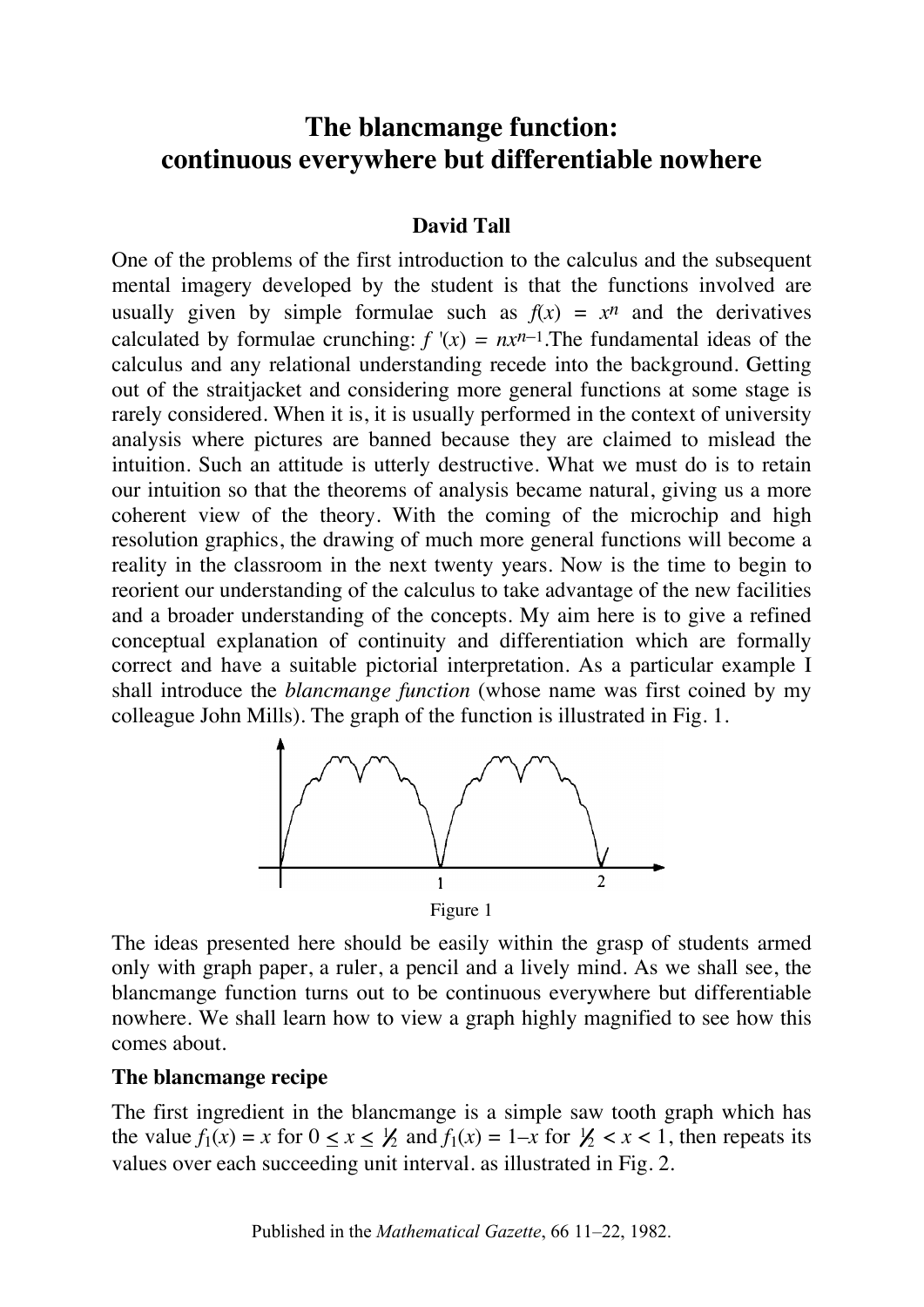

It may be described alternatively as the distance from *x* to the nearest integer. If  $x = k + d$  where *k* is a whole number and *d* is the decimal expansion of the rest of  $x (0 \le d < 1)$ , then

$$
f_1(k+d) = d \text{ when } 0 < d \leq \frac{1}{2}
$$

and

$$
f_1(k+d) = 1-d
$$
 when  $1/2 < d < 1$ .

For instance,  $f_1(2) = \frac{1}{4}$ ,  $f_1(3\frac{3}{4}) = \frac{1}{4}$ ,  $f_1(\sqrt{2}) = (\sqrt{2})-1$ ,  $f_1(e) = 3-e$  (because e is between  $2 \frac{1}{2}$  and 3).

The next ingredient is another saw-tooth graph  $y=f_2(x)$  where

 $f_2(x) = \frac{1}{2} f_1(2x).$ 

When  $0 < 2x < \frac{1}{2}$ . then  $f_1(2x) = 2x$ . so

 $f_2(x) = \frac{1}{2} f_1(2x) = x (0 < x < 4).$ 

Likewise  $\frac{1}{2} < 2x < 1$  gives  $f_1(2x) = 1-2x$ . so

$$
f_2(x) = \frac{1}{2} f_1(2x) = \frac{1}{2} - x (\frac{1}{4} < x < \frac{1}{2}).
$$

For  $x = \frac{1}{2} + a$ . we have

$$
f_2(\frac{1}{2} + a) = f_1(1 + 2a) = \frac{1}{2}f_1(2a) = f_2(a).
$$

Just as  $f_1(x)$  repeats its values when *x* is increased by 1. so  $f_2(x)$  repeats its values when x is increased by  $\frac{1}{2}$  as shown in Fig 3.



Figure 3

An alternative way to see the same thing is to note that as *x* increases, the graph of  $y = \frac{1}{2} f_1(2x)$  goes up and down twice as fast and to half the height of  $y=f_1(x)$ .

Now the idea is repeated with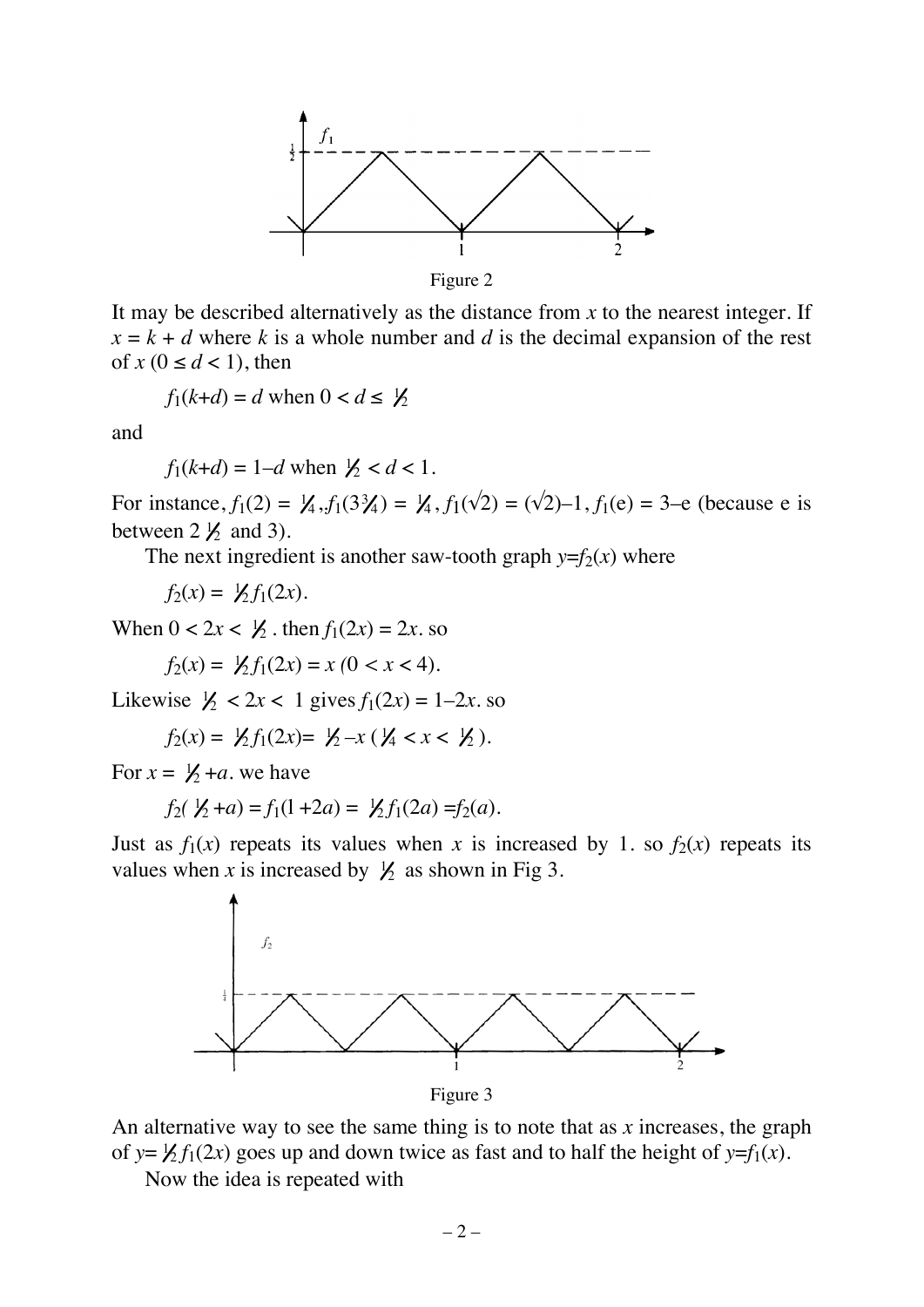$$
f_3(x) = \frac{1}{4} f_1(4x).
$$

and successively we draw

$$
f_4(x) = \mathcal{Y}_4 f_1(8x), \ldots, f_n(x) = \left(\frac{1}{2}\right)^{n-1} f_1(2^{n-1}x).
$$

At each stage the graph is half the size of the previous one (Fig. 4).



Figure 4

To get the blancmange function we add these graphs together. It may be done in stages. First we let  $b_1(x) = f_1(x)$ , then we draw

$$
b_2(x) = f_1(x) + f_2(x),
$$
  
\n
$$
b_2(x) = f_1(x) + f_2(x) + f_3(x),
$$

and, in general,

$$
b_n(x) = f_1(x) + f_2(x) + \dots + f_n(x) = b_{n-1}(x) + f_n(x),
$$

The interesting thing is that after a few graphs, round about  $b_6$ ,  $b_7$  or  $b_8$ , depending on the scale, the new additions become so small, they don't significantly alter the status quo. The reader should draw the graphs to any appropriate scale. The physical act of drawing, as opposed to passively looking at the final static product, will indelibly imprint this fact in the memory (Fig. 5).

The *blancmange function b* is the limit of the sequence of  $b_n$ 's:

$$
b(x) = \lim_{n \to \infty} b_n(x)
$$
 (for every real number x).

From the inequalities on  $f_1(x)$ ,  $f_2(x)$ , ...,  $f_n(x)$ , we clearly have

$$
0 \le b_{n-1}(x) \le b_n(x) \le \frac{1}{2} + \left(\frac{1}{2}\right)^2 + \dots + \left(\frac{1}{2}\right)^n.
$$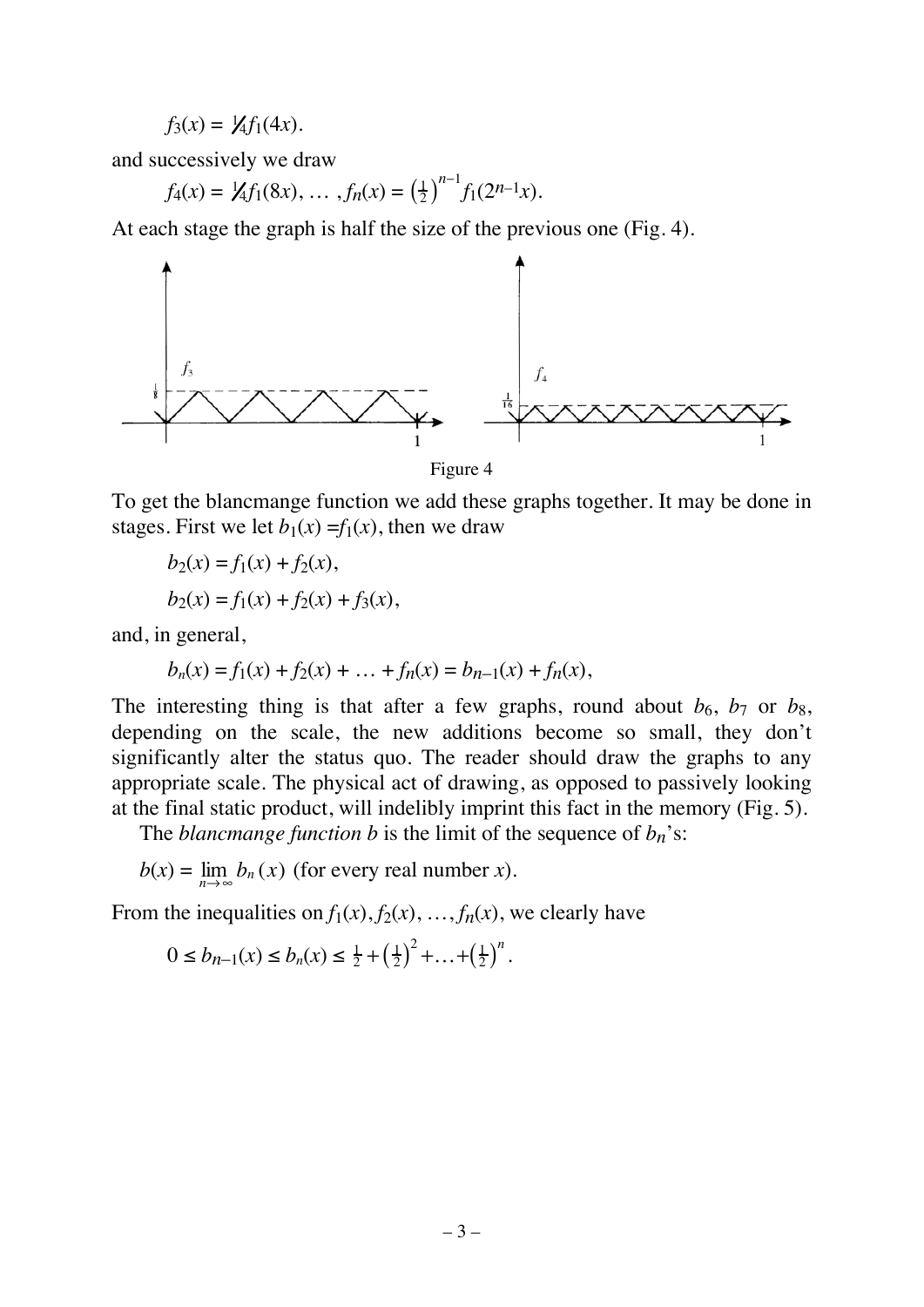

Figure 5

But

$$
\frac{1}{2} + \left(\frac{1}{2}\right)^2 + \ldots + \left(\frac{1}{2}\right)^n = 1 - \left(\frac{1}{2}\right)^n,
$$

so for all *n* we have

 $0 \le b_{n-1}(x) \le b_n(x) \le 1$ .

Thus for any fixed value of *x*, the sequence  $b_1(x)$ ,  $b_2(x)$ , ... is increasing and bounded above by 1. It therefore tends to a limit  $b(x)$  which is not more than 1.

For practical purposes we do not have to compute many terms to get a good approximation to  $b(x)$ . For instance, for  $n > 20$  we have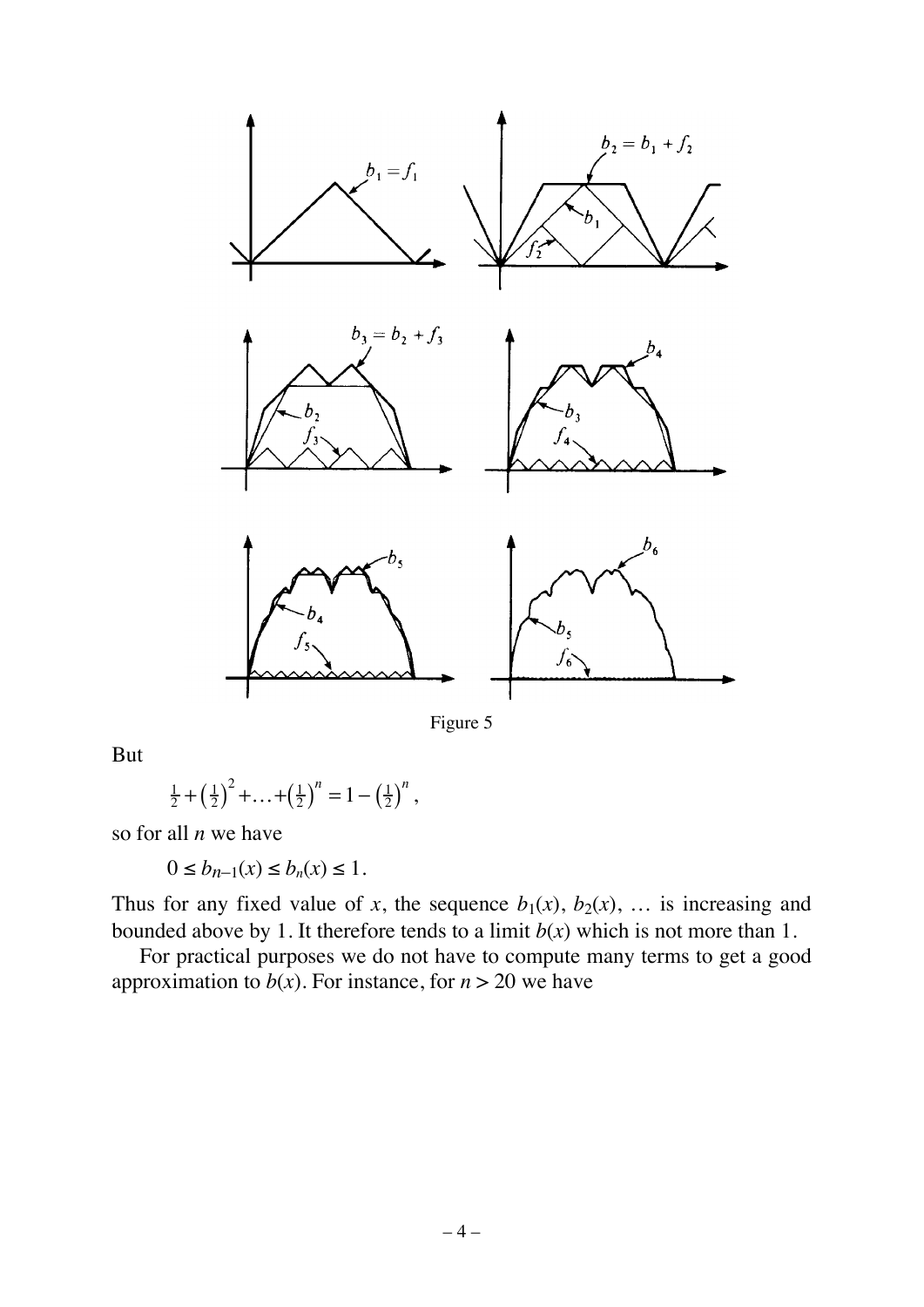$$
0 \le b_n(x) - b_{20}(x)
$$
  
=  $f_{21}(x) + ... + f_n(x)$   
 $\le \left(\frac{1}{2}\right)^{21} + ... + \left(\frac{1}{2}\right)^n$   
 $= \left(\frac{1}{2}\right)^{21} \frac{1 - \left(\frac{1}{2}\right)^{n-20}}{1 - \frac{1}{2}}$   
 $< \left(\frac{1}{2}\right)^{20}$   
 $< 0.000001$ 

So

 $b_{20}(x) \le b_n(x) \le b_{20}(x) + 0.000001, \quad (n > 20).$ 

Allowing *n* to increase so that  $b_n(x)$  tends to  $b(x)$ , we get

 $b_{20}(x) < b(x) < b_{20}(x) + 0.000001,$   $(n > 20)$ .

Using 1 metre as a unit length and a fine drawing pen giving a line of width 0⋅1 millimetres, the graphs of the blancmange function *b* and of  $b_{20}$  are quite indistinguishable. However, there is an important *theoretical* difference between *b* and  $b_{20}$ . The graph of  $b_{20}$  is made up of very short, straight-line segments but—as we shall see—the graph of the blancmange function wobbles all the time. This can be seen by imagining what happens were we to start adding the saw-teeth starting, not at  $f_1$ , but at some later tooth, say,

 $f_{n+1}(x)+...+f_{n+2}(x)+...$ 

The saw-tooth  $f_{n+1}$  is a  $\left(\frac{1}{2}\right)^n$ -scale version of  $f_1$ , then  $f_{n+2}$  is scaled down by a further factor  $\frac{1}{2}$  and so on. Thus the above sum is just a  $\left(\frac{1}{2}\right)^n$ -scale blancmange. To be precise, we have

$$
f_{n+1}(x) + ... + f_{n+r+1}(x)
$$
  
=  $\left(\frac{1}{2}\right)^n f_1(2^n x) + ... + \left(\frac{1}{2}\right)^{n+r} f_1(2^{n+r} x) + ...$   
=  $\left(\frac{1}{2}\right)^n \left(f_1(2^n x) + ... + \left(\frac{1}{2}\right)^r f_1(2^{n+r} x) + ...\right)$   
=  $\left(\frac{1}{2}\right)^n \left(f_1(2^n x) + ... + \left(\frac{1}{2}\right)^r f_r(2^r (2^n x)) + ...\right)$   
=  $\left(\frac{1}{2}\right)^n b(2^n x).$ 

This gives

$$
b(x) = f_1(x) + ... + f_n(x) + f_{n+1}(x) + ... + f_{n+r+1}(x) + ...
$$
  
=  $b_n(x) + \left(\frac{1}{2}\right)^n b(2^n x).$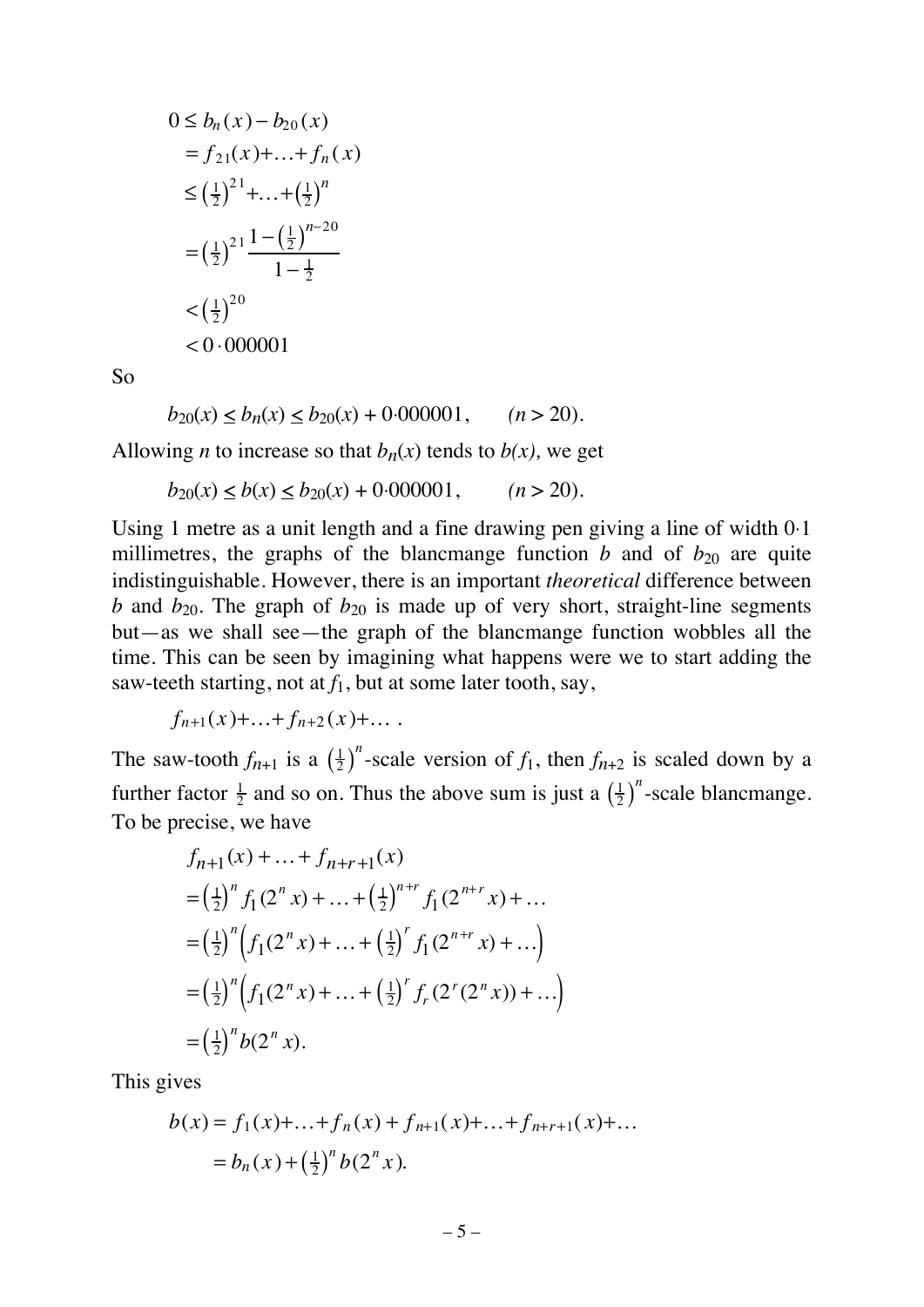Thus the graph of the blancmange function  $b(x)$  is obtained by adding together the graph of  $bn(x)$  and the  $\left(\frac{1}{2}\right)^n$ -sized blancmange $\left(\frac{1}{2}\right)^n b(2^n x)$ . As an example, for  $n = 1$ , the identity

$$
b(x) = f_1(x) + ... + f_n(x) + f_{n+1}(x) + ... + f_{n+r+1}(x) + ...
$$
  
=  $b_n(x) + \left(\frac{1}{2}\right)^n b(2^n x).$ 

tells us that if we add the graph of  $y = b_1(x)$  to a half size blancmange  $y = \frac{1}{2}b(2x)$ , then we get the full-size blancmange  $y = b(x)$  (Fig. 6).



Figure 6

More generally, if the graphs of  $b(x)$  and  $b_n(x)$  are drawn in the same picture, it will reveal the fact that the blancmange function has tiny sheared miniblancmanges growing everywhere. For instance Fig. 7 shows the l/16-size blancmanges growing on  $b_4(x)$ . Where  $b_4$  has flat portions the miniblancmanges are perfect scaled down versions, elsewhere they are sheared.



Figure 7

But the graph of  $y = 1/x$  is not in one piece. The problem is that the domain *D* has a *gap* in it. We can only hope to draw the graph 'in one piece' over parts of the domain which have no gap, so we attempt to draw it over an interval. There is an additional hazard; if we try to draw the graph over an interval with one or more endpoints omitted, for instance,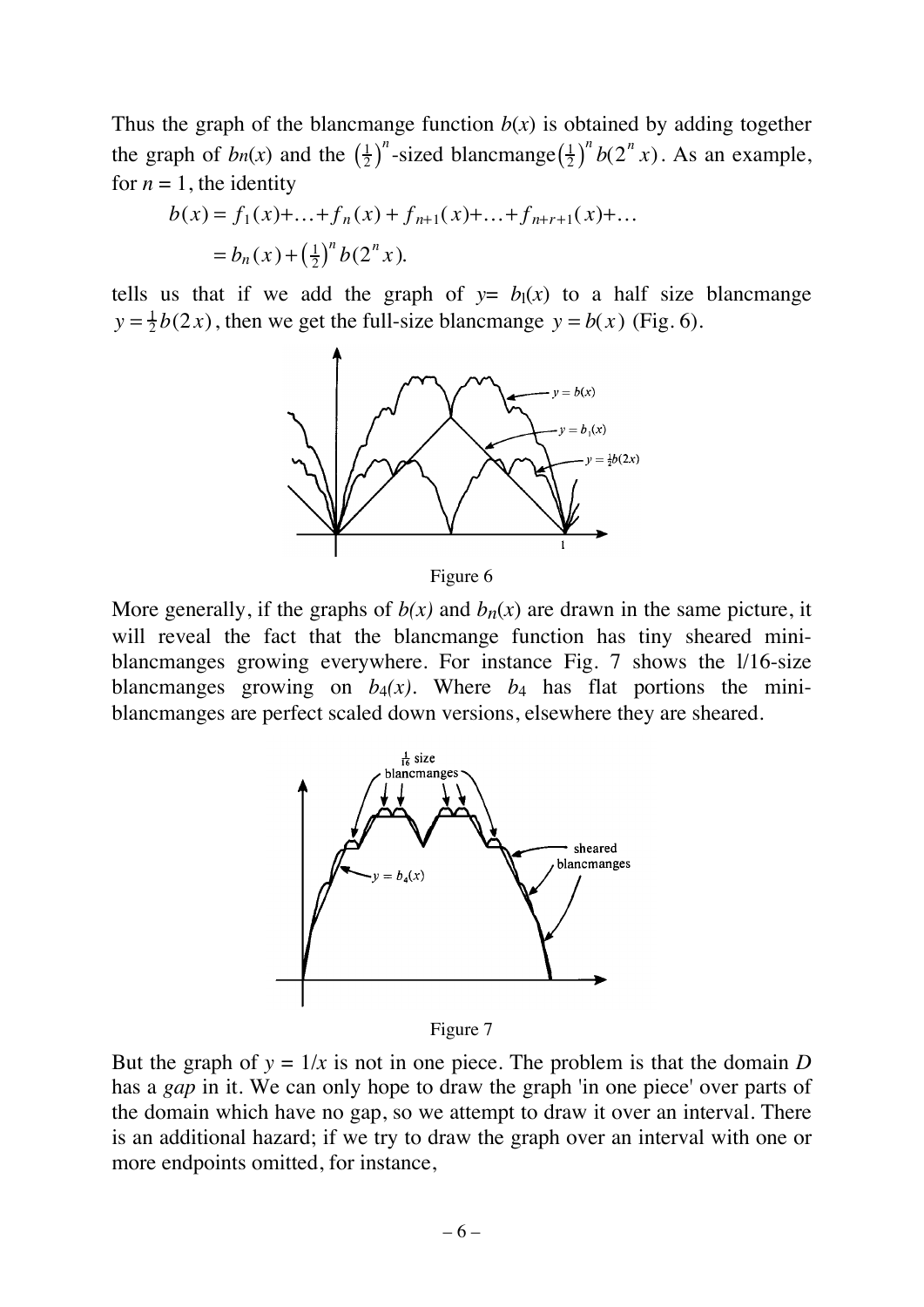$I = \{x \in \mathbb{R} : 0 < x < 1\},\$ 

then it may happen that the function is unbounded near the missing endpoint (as  $1/x$  is unbounded near zero) and so the graph cannot be captured on a finite piece of paper. With this in mind, let us define a function  $f: D \to \mathbb{R}$  to be *pictorially conlinuous* if over any interval [ $a,b$ ] in *D*, given  $k > 0$  we can find  $c > 0$  such that  $s, t \in [a, b]$  and  $|s-t| < c$  implies  $|f(s) - f(t)| < k$  (see Fig. 8).



Figure 8: Given  $k > 0$ . If *s*, *t* differ by less than the corresponding *c*, then the values  $f(s)$ ,  $f(t)$  differ by less than  $k$ 

(Provided that domains like  $\mathbb Q$  are avoided, where inside points and outside points are inextricably mixed, this is equivalent to continuity.)

Suppose that we wish to draw a pictorially continuous function over the interval  $[a,b]$ . Given  $k > 0$  cover the interval  $[a,b]$  with successive intervals  $[a, a + d]$ ,  $[a + d, a + 2d]$ , ... where *d is* less than the *c* corresponding to *k*. Then the graph is captured in a succession of boxes height  $k$  (Fig. 9(a)). For a given size pencil point we just choose enough to make the rectangle fit in the mark made on paper by the pencil. Then we move over the rectangles in succession to draw a pencil line which captures the graph inside it. Fig. 9(b) is a caricature of this process: 9(c) is more realistic for in practice a pencil line captures the very small rectangles within it.



We can now establish the (pictorial) continuity of the blancmange function. Let  $k > 0$  be given. We shall find a  $c > 0$  such that, throughout  $\mathbb{R}$ ,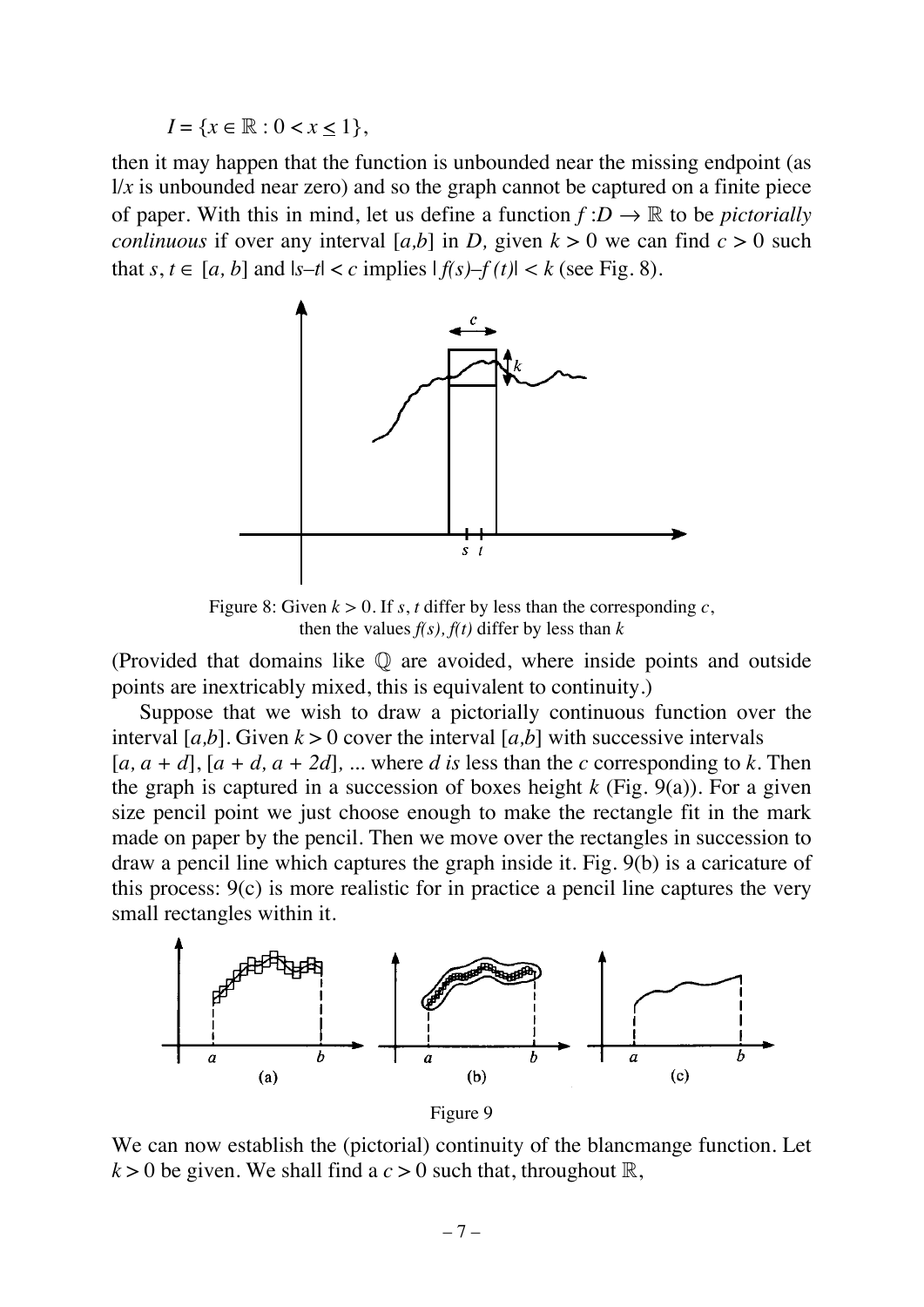$|s-t| < c$  implies  $|b(s)-b(t)| < k$ .

We do this in two stages. We have already shown that we can take *n* large enough to make  $b(x) - b_n(x)$  as small as we like. So choose *n* such that  $0 < b(s) - b_n(s) < k / 4$  for all real *x*. Then, in particular, for all *s*, *t* in R,

$$
-\frac{k}{2} < (b(s) - b_n(s)) + (b_n(t) - b(t)) < \frac{k}{2}.
$$

Next, note that the graph of  $b_n$  is made up of straight line segments by adding *n* sawteeth together. But each sawtooth has line segments each of gradient –1 or +1, so the gradients of the line segments of  $b_n$  lie between  $-n$  and  $+n$ . If *s*, *t* happen to lie under the same segment of  $b_n$  we have

$$
|b_n(s)-b_n(t)| \leq n |(s-t)|
$$

But if they lie under different segments, then this inequality still holds (even more so!). So

$$
|s-t| < \frac{k}{2n} \text{ implies } -\frac{k}{2} < b_n(s) - b_n(t) < \frac{k}{2}.
$$

Putting these facts together, we have found a *c* (namely  $k/2n$ ) so that  $|s-t| < c$ implies

$$
|b(s) - b(t)| = |(b(s) - bn(s)) + (bn(s) - (bn(t)) + (bn(t) - b(t))| < k
$$

as required: the continuity of *b* is established.

#### **Differentiable functions: the blancmange function is differentiable nowhere**

The difference between a merely continuous and a differentiable function is easily seen by magnifying the graph and looking at it closely. If a differentiable function is highly magnified, its graph looks like a straight line. A continuous function which is not differentiable will not level out in the same way. For instance, the graph of  $y = x^2$  magnified near  $x = 1$ ,  $y = 1$  looks like a line of gradient 2 (as shown in Fig. 10).



Figure 10

In a practical sense, this may be done by plotting values of a small interval, say [0 ⋅999,1⋅001] to a large scale of magnification, either by straightforward calculations or by high resolution graphics on a microcomputer.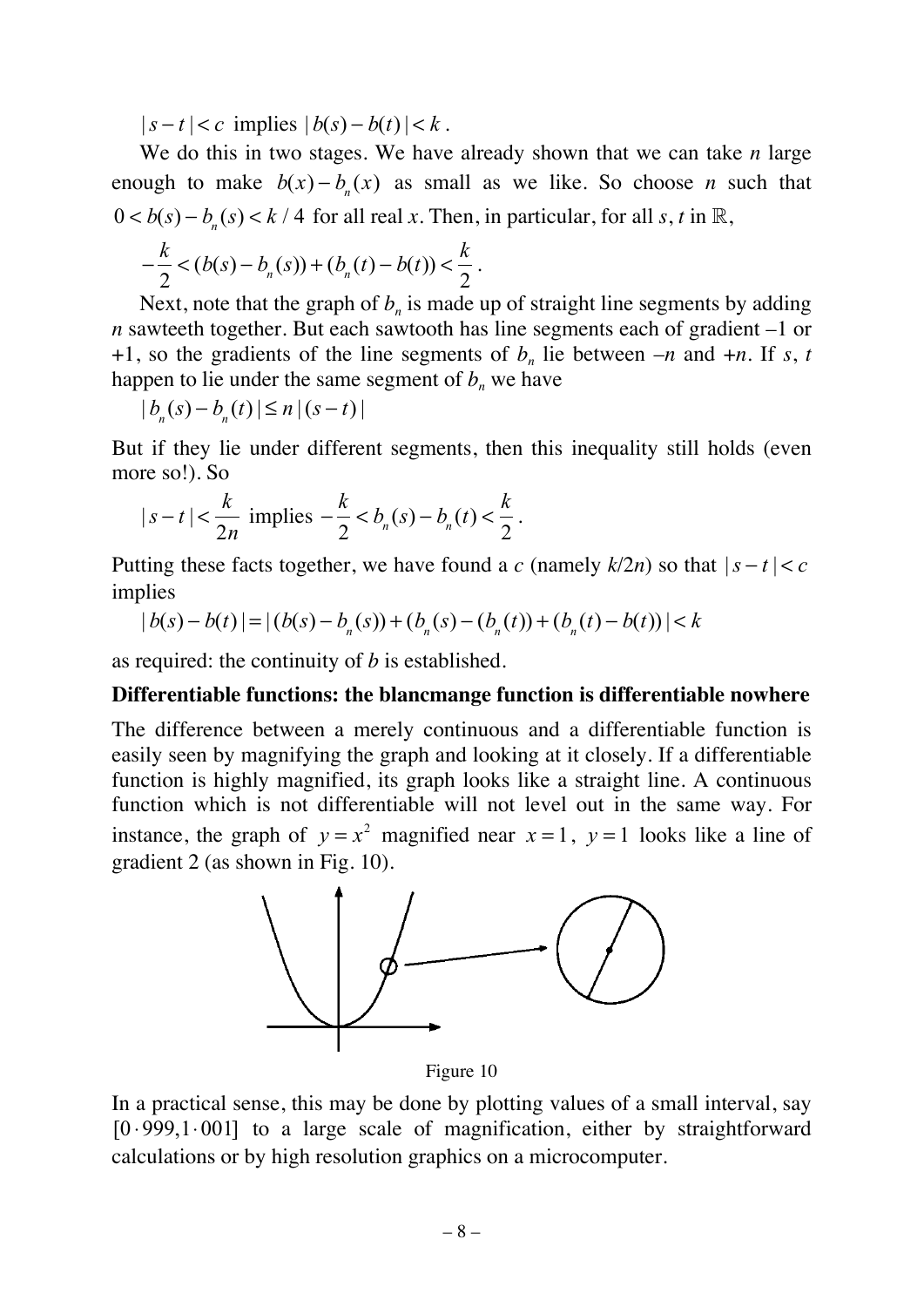Theoretically, suppose that a function  $f: D \to \mathbb{R}$  is differentiable at  $a \in D$ and that the interval  $[a - r, a + r]$  lies in *D* for some  $r > 0$ . Then

$$
\lim_{x \to a} \left( \frac{f(x) - f(a)}{x - a} - f'(a) \right) = 0
$$

and so, given  $k > 0$ , there exists  $c > 0$  such that

$$
0 < |x - a| < c \implies \left| \frac{f(x) - f(a)}{x - a} - f'(a) \right| < k \,,
$$

whence

$$
\left| (f(x) - f(a)) - f'(a)(x - a) \right| < k \left| x - a \right|.
$$

Now take any  $\lambda$  with  $0 < \lambda < c$ . Then for  $0 < |x - a| \le \lambda$ , we have

$$
\left| (f(x) - f(a)) - f'(a)(x - a) \right| < k\lambda \, .
$$

By substitution, this inequality also holds for  $x = a$ . Whence for  $x \in [a - \lambda, a + \lambda]$ , we have

$$
-k\lambda < f(x) - f(a) - f'(a)(x - a) < k\lambda.
$$

This may be rewritten as

$$
f(a) + f'(a)(x - a) - k\lambda < f(x) < f(a) + f'(a)(x - a) + k\lambda
$$

which means that the graph of  $y = f(x)$  lies between the two parallel straight lines

$$
y = f(a) + f'(a)(x - a) - k\lambda \text{ and } y = f(a) + f'(a)(x - a) + k\lambda
$$

which are themselves parallel to the tangent to  $y = f(x)$  at the point  $(a, f(a))$ . These two lines are a *vertical* distance  $2k\lambda$  apart (as in Fig. 11).



Figure 11

Suppose that we wish to draw a picture of the graph, scaling up the interval  $[a - \lambda, a + \lambda]$  to occupy a width *w*; then we need to multiply by a scaling factor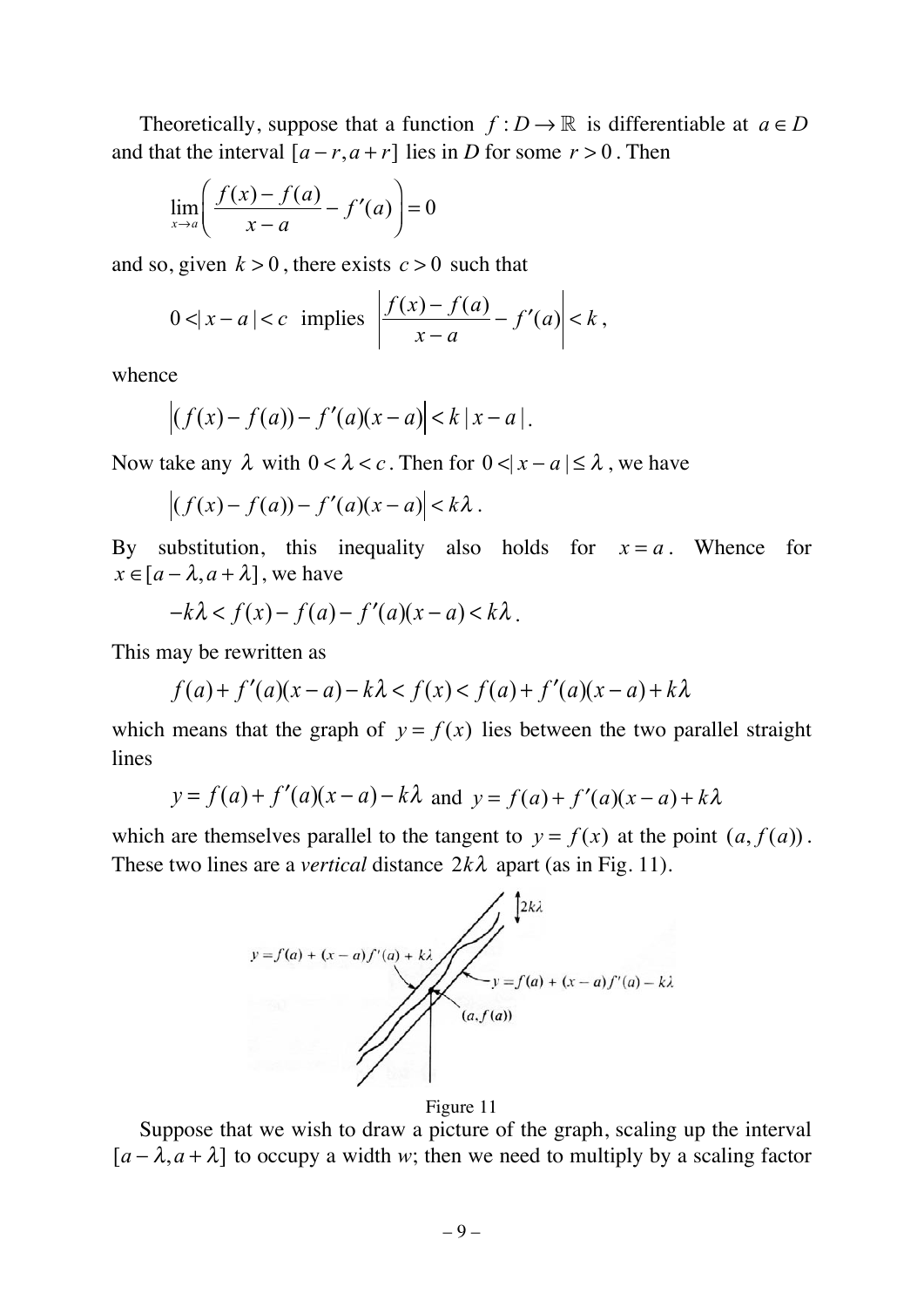$w/(2\lambda)$ . Scaling the whole picture by this factor, the vertical height between the two parallel lines is scaled to a length  $2k\lambda.w/(2\lambda) = kw$ .

Now we can choose *k* to be *any* positive number we like and then this gives an appropriate value of  $\lambda$ . For instance, taking  $k = h/w$  gives the following theorem:

**Theorem** Suppose that f is defined on a domain including an interval  $[a-d, a+d]$  and *f* is differentiable at  $x = a$ . Then for any positive numbers *w* and *h*, there exists an interval  $[a - \lambda, a + \lambda]$  such that the graph of  $y = f(x)$ over the interval scaled up by a factor  $w/(2\lambda)$  lies between two parallel straight lines of gradient  $f'(a)$  which are a vertical distance *h* apart on the scaled drawing.

As a practical application, let us take  $w = 20$  centimetres and  $h = 0.01$ centimetres, (these being chosen to represent a decent paper-width *w* and the depth of the line drawn by a fine drawing pencil). Then there exists some  $\lambda > 0$ such that the graph of  $y = f(x)$  over the interval  $[a - \lambda, a + \lambda]$  scales up to lie inside a fine straight line of (vertical) height *h* centimetres over an interval of width 20 centimetres (Fig. 12). The pen-line has gradient  $\tan \theta = f'(a)$  and the height of the picture is at most  $20 \tan \theta + 0.021$  centimetres. (If the graph is steep, this may be quite high!)



Figure 12

 This reasoning may be used to show that the blancmange function does not have a derivative anywhere. If it happened that it were differentiable at  $x = a$ , say, then over some interval  $[a - \lambda, a + \lambda]$  the graph scaled to a horizontal width 20 centimetres lies between two parallel lines which are a vertical distance 0 ⋅ 01 centimetres apart.

Choose integers  $m, n \ (n \geq 1)$  such that  $\left\lceil m/2^n, (m+1)/2^n \right\rceil$  is the largest such interval lying inside  $[a - \lambda, a + \lambda]$  which means that

$$
\frac{m-1}{2^n} < a - \lambda \le \frac{m}{2^n} < \frac{m+1}{2^n} \le a + \lambda < \frac{m+2}{2^n}.
$$